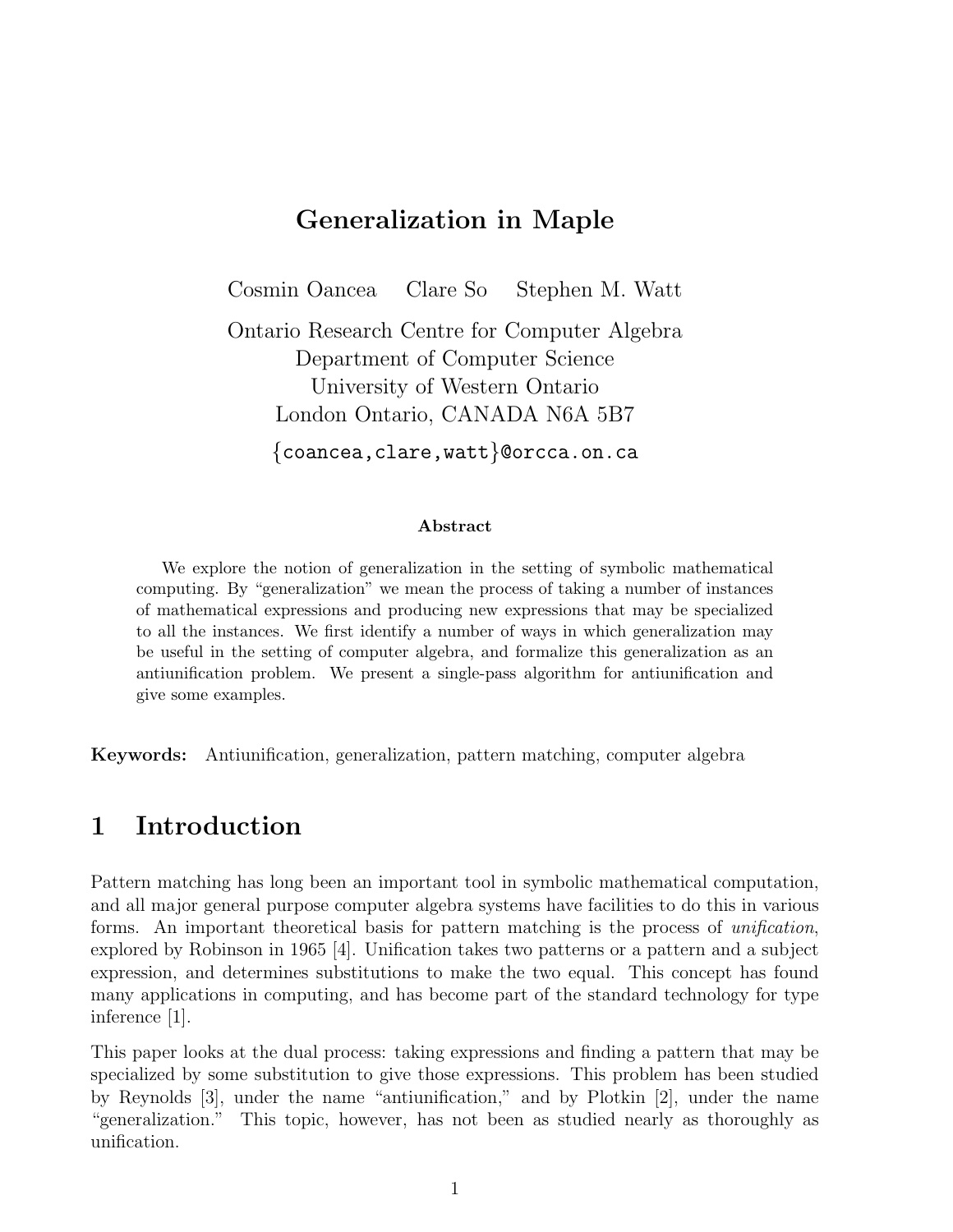Our motivation to study anti-unification arose in the context of examining large collections of expressions for common properties. For example, in order to build a database to guide mathematical handwriting recognition, we have extracted all the mathematical expressions from five years worth of articles from www.arXiv.org. These 20,000 articles contain millions of subexpressions. In this context we wish to discover patterns, for example the similarity or subexpressions. In this contex<br>between  $\sqrt{x^2 + y^2}$  and  $\sqrt{A^2 + b^2}$ .

Pattern matching is an important tool in symbolic mathematical computation, and all major general purpose systems for computer algebra have facilities to do pattern matching in various ways. It is only natural that the dual process fit this context as well. In fact, we believe that automated generalization can have as useful a role in symbolic mathematical computation as pattern matching and solving.

In the following, we first briefly discuss unification generally. Then we discuss antiunification and present Plotkin's algorithm. We describe our single-pass anti-unification algorithm, and present a Maple implementation. We conclude with some examples.

### 2 Unification

Unification takes two expressions containing variables and determines whether there are substitutions for the variables that make the expressions equal. If there is such a substitution, we say the two expressions *unify* and the substitution is called a *unifier*.

Example Suppose we have expressions

$$
E_1 = \alpha^2 + u \times \alpha + \beta
$$
  
\n
$$
E_2 = (x+1)^2 + \gamma \times (x+1) + \delta
$$

Then  $E_1$  and  $E_2$  have the following as a unifier  $(\sigma_1, \sigma_2)$ ,  $\sigma_1 = {\alpha \mapsto (x + 1), \beta \mapsto (x + 2)}$ ,  $\sigma_2 = {\gamma \mapsto u, \delta \mapsto (x + 2)}$ , for which  $\sigma_1(E_1) = \sigma_2(E_2) = (x + 1)^2 + u \times (x + 1) + (x + 2)$ 

To fix terminology, we consider a set of expressions  $E(\Sigma, V)$  formed from some set of literal symbols  $\Sigma$ , e.g.  $\{+, \times, \uparrow, ..., x, y, z, ..., 1, 2, 3, ...\}$ , and variables V, e.g.  $\{\alpha, \beta, \gamma, ...\}$ , according to some rules of well-formedness. A substitution is a mapping  $\sigma: V \to E(\Sigma, V)$ . We may lift a substitution to a mapping  $E(\Sigma, V) \to E(\Sigma, V)$  by applying the variable substitution to the variables appearing in an expression. For convenience, we assume  $V$  to be an infinite set so we can have as many variables as we need.

Two expressions do not necessarily unify, and if they do there is not necessarily a unique unifier. There is however, *most general unifier* which is unique up to renaming of variables. This is the one that imposes the fewest constraints on the variables. In the example above, the most general unifier is  $\sigma_1 = {\alpha \mapsto (x+1)}, \sigma_2 = {\gamma \mapsto u, \delta \mapsto \beta}$ 

Several variants of unification have been studied, taking into account mathematical properties of the set of expressions. These include associative unification (allowing the term-forming operators to be associative) and AC unification (allowing the term forming operators to be associative and commutative). Any survey will describe algorithms for unification.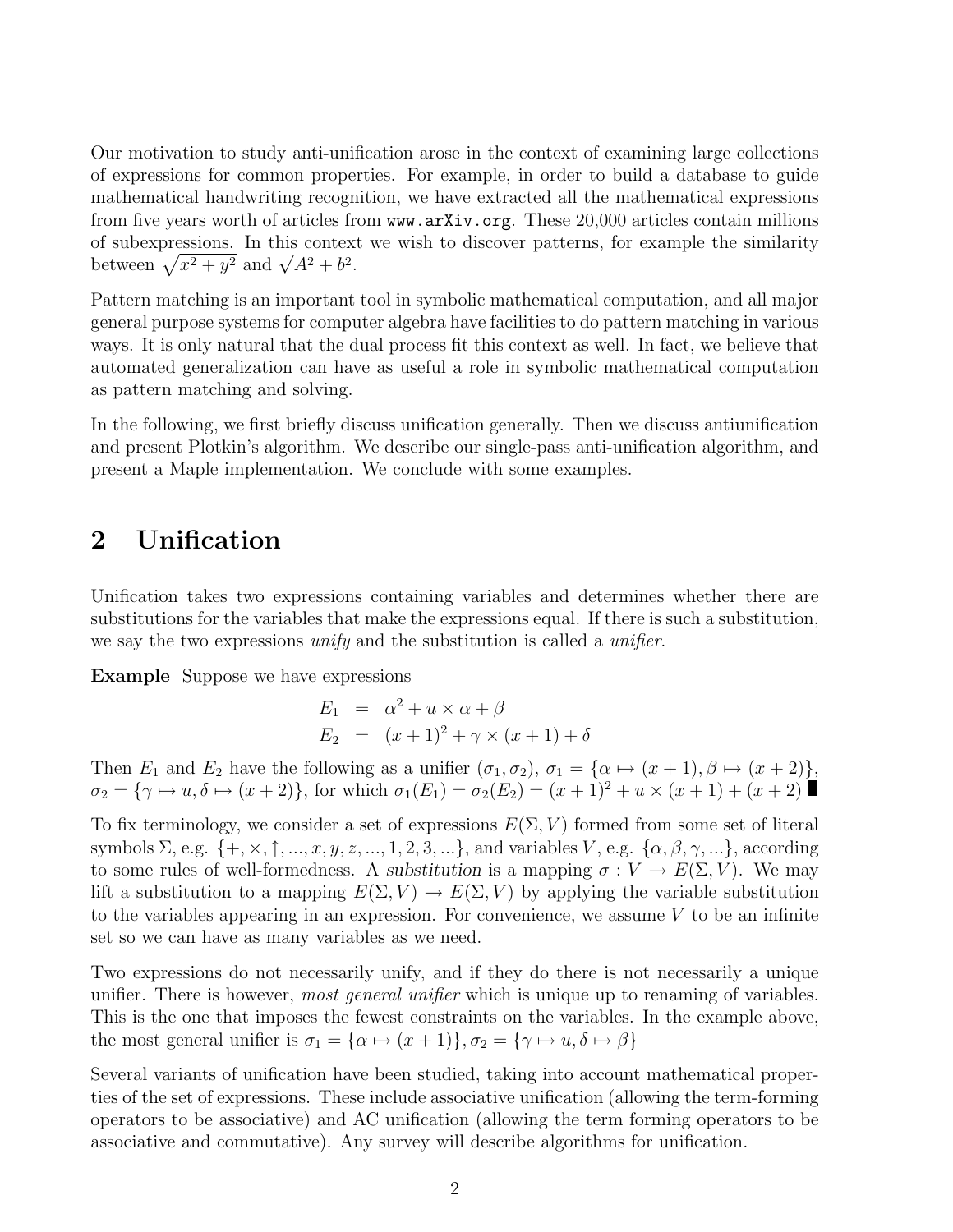## 3 Antiunification

The process of antiunification is the dual of unification. It takes two expressions  $E_1, E_2 \in$  $E(\Sigma, V)$  and produces  $E_3 \in E(\Sigma, V)$  such that there exist substitutions  $\sigma_1$  and  $\sigma_2$  such that  $\sigma_1(E_3) = E_1$  and  $\sigma_2(E_3) = E_2$ . We call the pair of substitutions an *antiunifier*, and the expression  $E_3$  a *generalization* of the expressions. An antiunifier always exists, but is not necessarily unique. There is, however, a unique *most specific antiunifier* that places the most restrictions on the variables. This is also known as the *least general generalization*, and is unique up to renaming of variables.

Example Suppose we have the two expressions

$$
E_1 = (x+1)^2 + (y+1)^2
$$
  
\n
$$
E_2 = \sin^2(x) + \cos^2(y)
$$

Then the pair have  $\alpha + \beta$  as a generalization and  $\alpha^2 + \beta^2$  as their unique most specific generalization.

Antiunification is less well studied than unification. To our knowledge there is not an analogous rich body of literature studying variants of antiunification under the presence of mathematical properties of the term-forming operators (e.g. associativity, commutativity).

We state Plotkin's algorithm[2] for antiunification in our notation:

#### Plotkin's Algorithm:

- 1. Set  $G_i$  to  $E_i$  (i = 1, 2). Set  $\sigma_i$  to { }, the empty substitution, (i = 1, 2).
- 2. Try to find terms  $t_1, t_2$  which have the same place in  $G_1, G_2$  respectively and such that  $t_1 \neq t_2$  and either  $t_1$  and  $t_2$  begin with different function letters [have different operators] or at least one of them is a variable.
- 3. If there are no such  $t_1, t_2$  then halt.  $G_1$  is a least generalization of  $\{E_1, E_2\}$  and  $G_1 = G_2, \sigma_i(G_i) = E_i (i = 1, 2).$
- 4. Choose a variable  $\beta$  distinct from any in  $G_1$  or  $G_2$  and wherever  $t_1$  and  $t_2$  occur in the same place in  $G_1$  and  $G_2$ , replace each by  $\beta$ .
- 5. Change  $\sigma_i$  to  $\{\beta \mapsto t_i\} \cup \sigma_i$   $(i = 1, 2)$ .
- 6. Go to 2.

Note that step 2 requires a traversal of the expressions  $G_1, G_2$  and step 4 requires a search through the expressions for occurrences of  $t_1, t_2$ . This leads to  $O(n^3)$  worst case performance for a naïve implementation.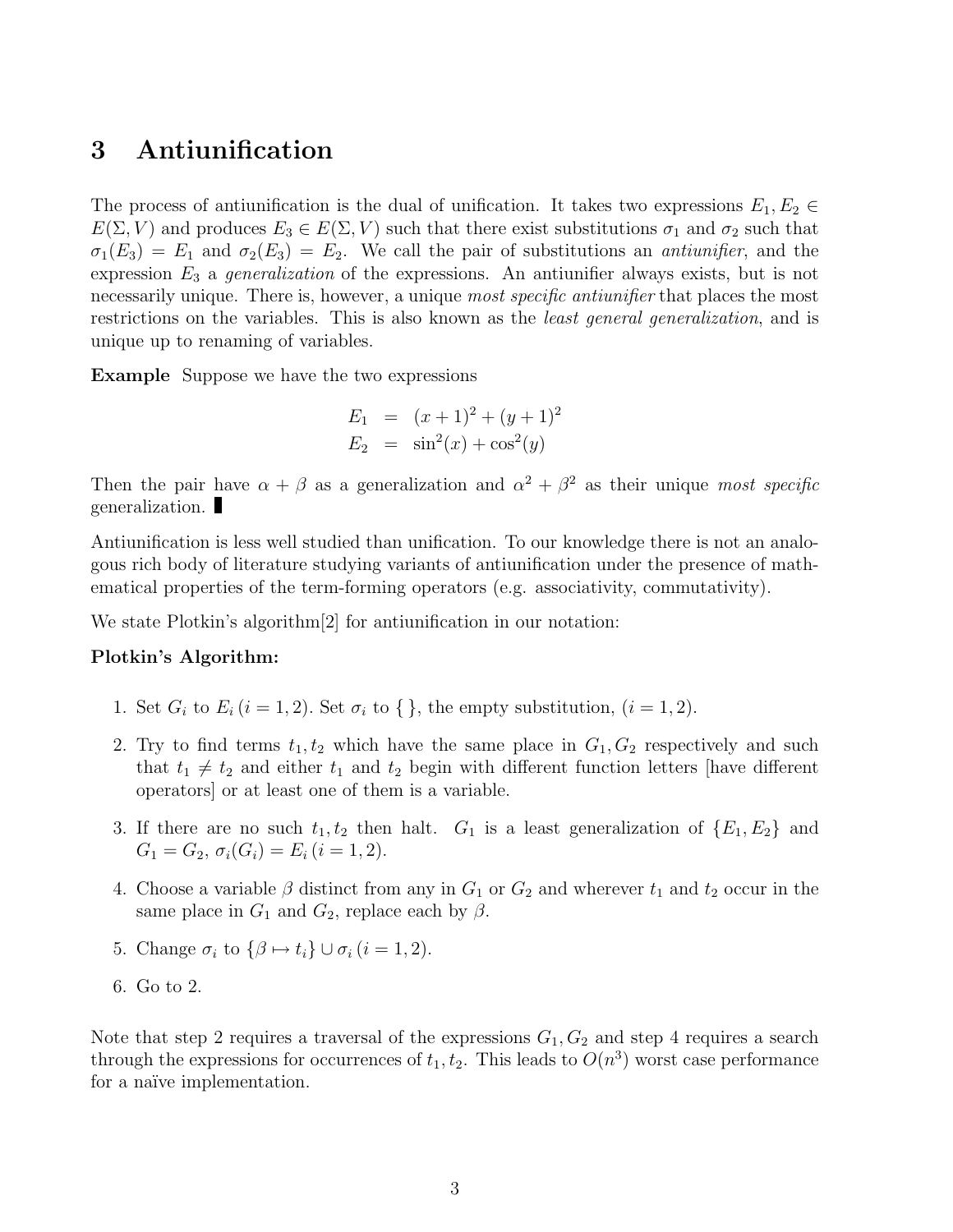### 4 A Single Pass Algorithm

We begin by defining the procedure CombineSubs that takes an expression  $E$  and two pairs of substitutions  $\rho_1, \rho_2$  and  $\tau_1, \tau_2$  and produces a new expression G and pair of substitutions  $\sigma_1, \sigma_2$ . These are constructed such that the right-hand sides of the substitutions  $\rho_i$  and  $\tau_i$ appear uniquely in  $\sigma_i$ , renaming left-hand side variables of  $\rho_i$  if necessary.

**Notation** We adopt the notation  $\sigma = {\alpha \mapsto (a_1, a_2), \beta \mapsto (b_1, b_2), ...}$  for the pair of substitutions  $\sigma_1 = {\alpha \mapsto a_1, \beta \mapsto b_1, \dots}, \sigma_2 = {\alpha \mapsto a_2, \beta \mapsto b_2, \dots}.$ 

**Example** We begin with the expression  $E = \alpha + x + \beta$  and the substitution pairs  $\rho = {\alpha \mapsto (u, v), \beta \mapsto (1, 2)}$  and  $\tau = {\gamma \mapsto (u, v), \delta \mapsto (2, 1)}.$ 

Then  $(G, \sigma) :=$ CombineSubs $(E, \rho, \tau)$  gives  $G = \gamma + x + \beta$  and  $\sigma = {\gamma \mapsto (u, v), \delta \mapsto \phi}$  $(2, 1), \beta \mapsto (1, 2)$ .

We are now in a position to state our formulation of the antiunification algorithm:

#### Algorithm Antiunify.

Input: two expressions,  $e_1$  and  $e_2$ .

Output: one expression g, possibly containing new variables  $\phi_1, \phi_2, \dots$ a pair of substitutions  $(\sigma_1, \sigma_2)$  for  $\phi_i$  such that  $\sigma_1(g) = e_1, \sigma_2(g) = e_2$ 

Make a single recursive pass over the input, traversing the two expressions  $e_1$  and  $e_2$  in parallel. At each level, do the following:

- 1. If  $e_1 = e_2$ , return  $e_1$  as g with the empty substitution.
- 2. If  $e_1$  and  $e_2$  both variables, constants or expressions with different operator or arity, then introduce a new variable  $\phi_k$ . Return  $\phi_k$  as the expression g, together with the pair of substitutions  $\{\phi_k \mapsto (e_1, e_2)\}.$
- 3. Otherwise  $e_1$  and  $e_2$  are trees with the same operator and arity.

Apply Antiunify to the corresponding pairs of subexpressions of  $e_1$  and  $e_2$  to get the corresponding subexpression of  $g$ . Use CombineSubs to combine the substitutions from the subexpressions to get the substitution to pair with  $q$ .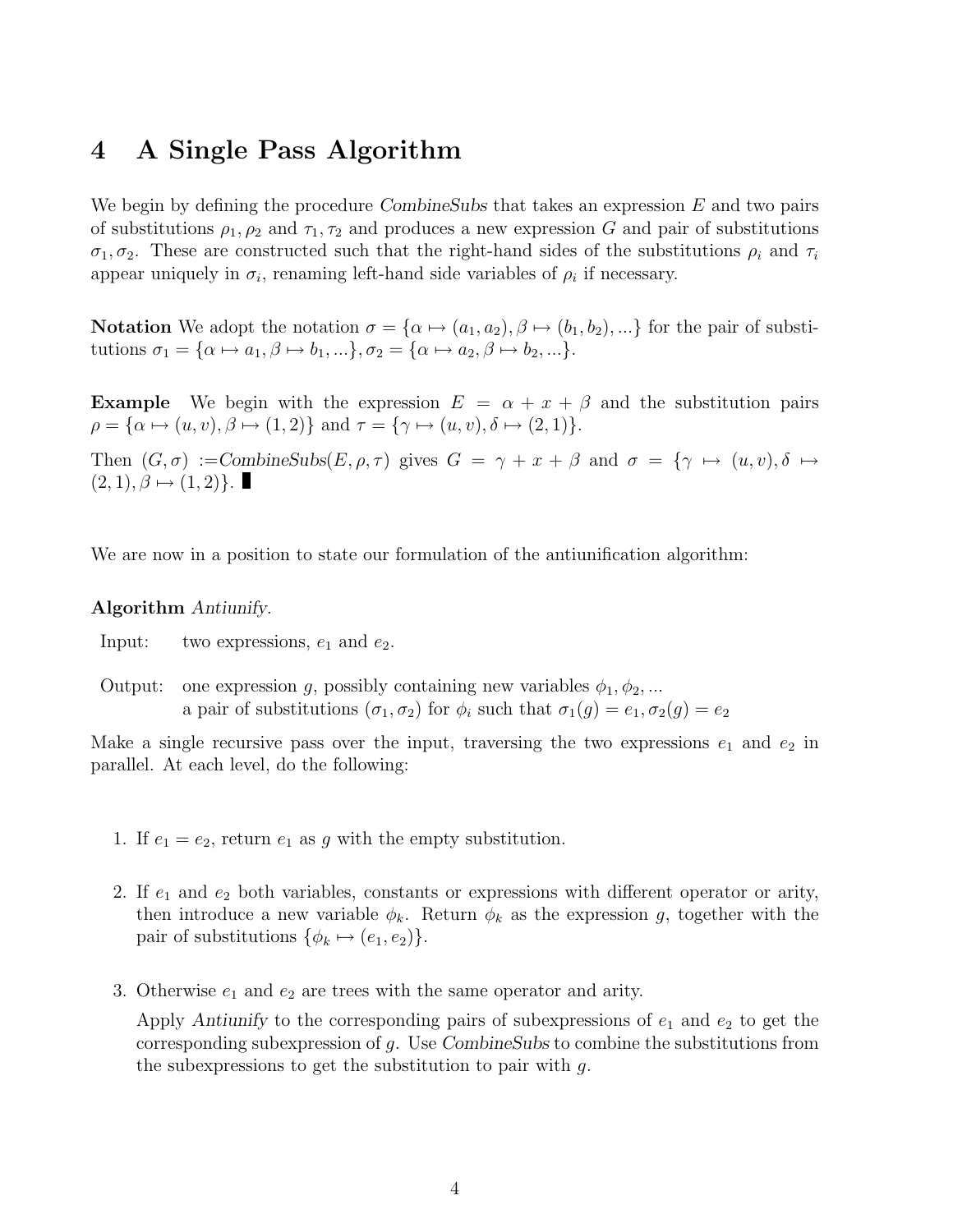### 5 Maple Implementation

It is straightforward to implement the recursive antiunification algorithm in Maple, as shown in Figure 1. We interpret the Maple node types (e.g.  $+, *$ ) as the fixed operators of the expression language, and treat the symbolic function of an unevaluated application as an ordinary subexpression.

In the implementation of CombineSubs, we check, for each substitution in s, whether there is already a substitution in t with the same targets. If there is no such substitution in t, then we add this as a new one. If there is, the substitution from  $t$  is used and a relabeling is made to make expr use the t substitution's variable instead of the s substitutions variable.

### 6 Examples

We conclude with some examples showing the antiunification of expressions. We do not bother showing the trivial implementation of the genvar function, that generates new variables  $\phi_i, i = 0, \dots$ 

In the first example, antiunification discovers a correspondence between variables.

> antiunify(a\*x^2+b\*x+c,  $u*y^2 + v*y + w$ , genvar);

$$
\phi_1 \phi_2^2 + \phi_3 \phi_2 + \phi_5, \{\phi_2 = [x, y], \phi_1 = [a, u], \phi_3 = [b, v], \phi_5 = [c, w]\}
$$

New variables are also introduced for function symbols and for constants that differ.

> antiunify(sin(3\*x), cos(4\*y), genvar);

$$
\phi_6 (\phi_7 \phi_8), \{\phi_6 = [\sin, \cos], \phi_7 = [3, 4], \phi_8 = [x, y]\}
$$

The next two examples show that corresponding sub-expressions need not have the same shape. Here  $\phi_{10}$  maps to 3x in one case and y in the other.

```
> antiunify(sin(3*x), exp(y), genvar);
```

$$
\phi_9 (\phi_{10}), \{\phi_9 = [\sin, \exp], \phi_{10} = [3 x, y]\}
$$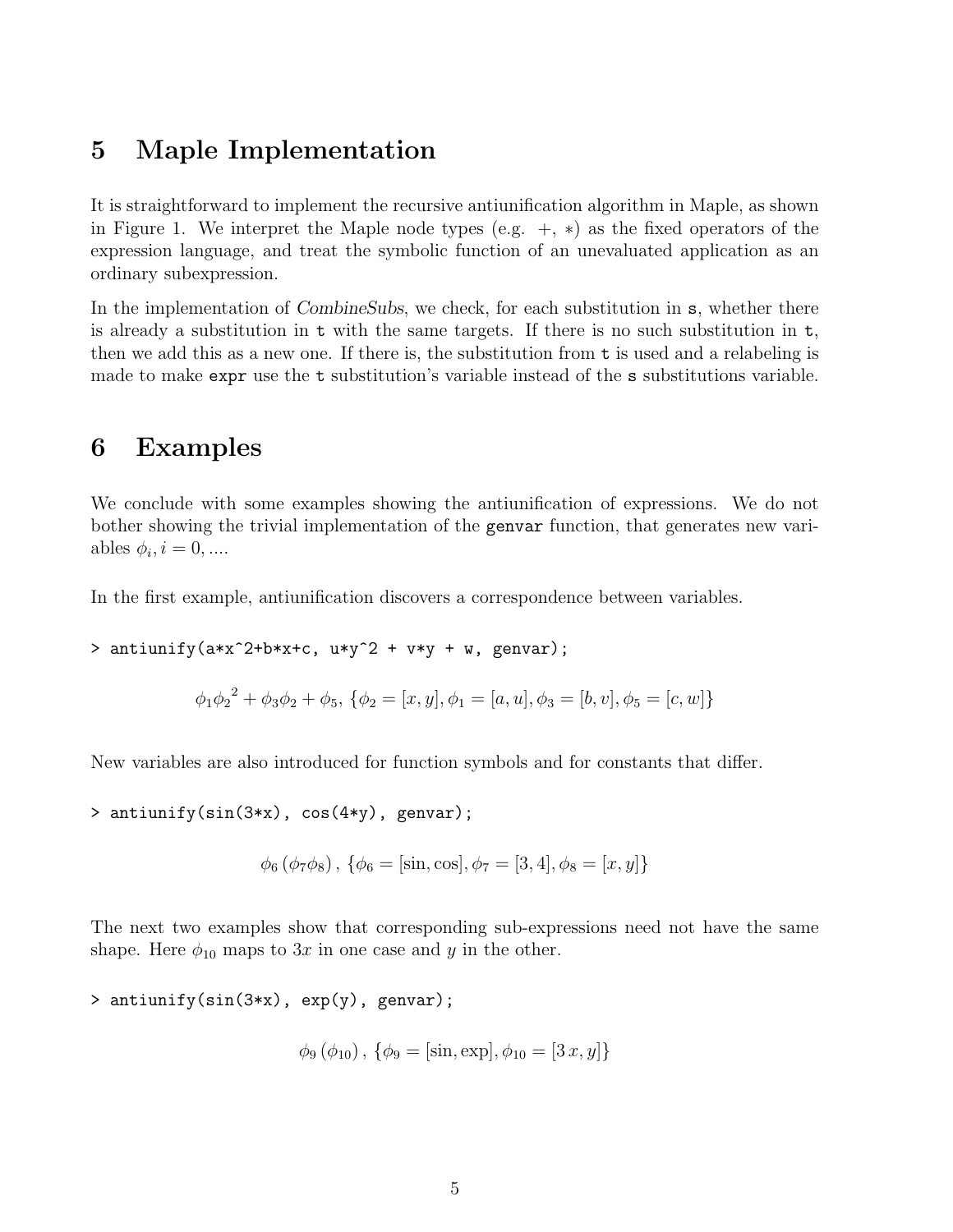> antiunify( $x^2 + y^2$ ,  $u^2 - 1$ , genvar);

$$
\phi_{11}^{\phi_{12}} + \phi_{13}, \{\phi_{11} = [x, u], \phi_{12} = [2, n], \phi_{13} = [y^2, -1]\}
$$

Finally we note that two expressions always antiunify, even if only to produce the trivial pattern.

```
> antiunify(sin(3*x), u + v, genvar);
```

```
\phi_{14}, \{\phi_{14} = [\sin(3x), u + v]\}
```
# References

- [1] Alfred V. Aho, Ravi Sethi, and Jeffrey D. Ullman. Compilers, Principles, Techniques and Tools. Addison-Wesley, 1986.
- [2] G. D. Plotkin. A note on inductive generalization. Machine Intelligence, pages 153–163, 1970.
- [3] John C. Reynolds. Transformational systems and the algebraic structure of atomic formulas. Machine Intelligence, 5(1):135–151, 1970.
- [4] J. A. Robinson. A machine-oriented logic based on the resolution principle. Journal of the ACM, pages 23–41, 1965.